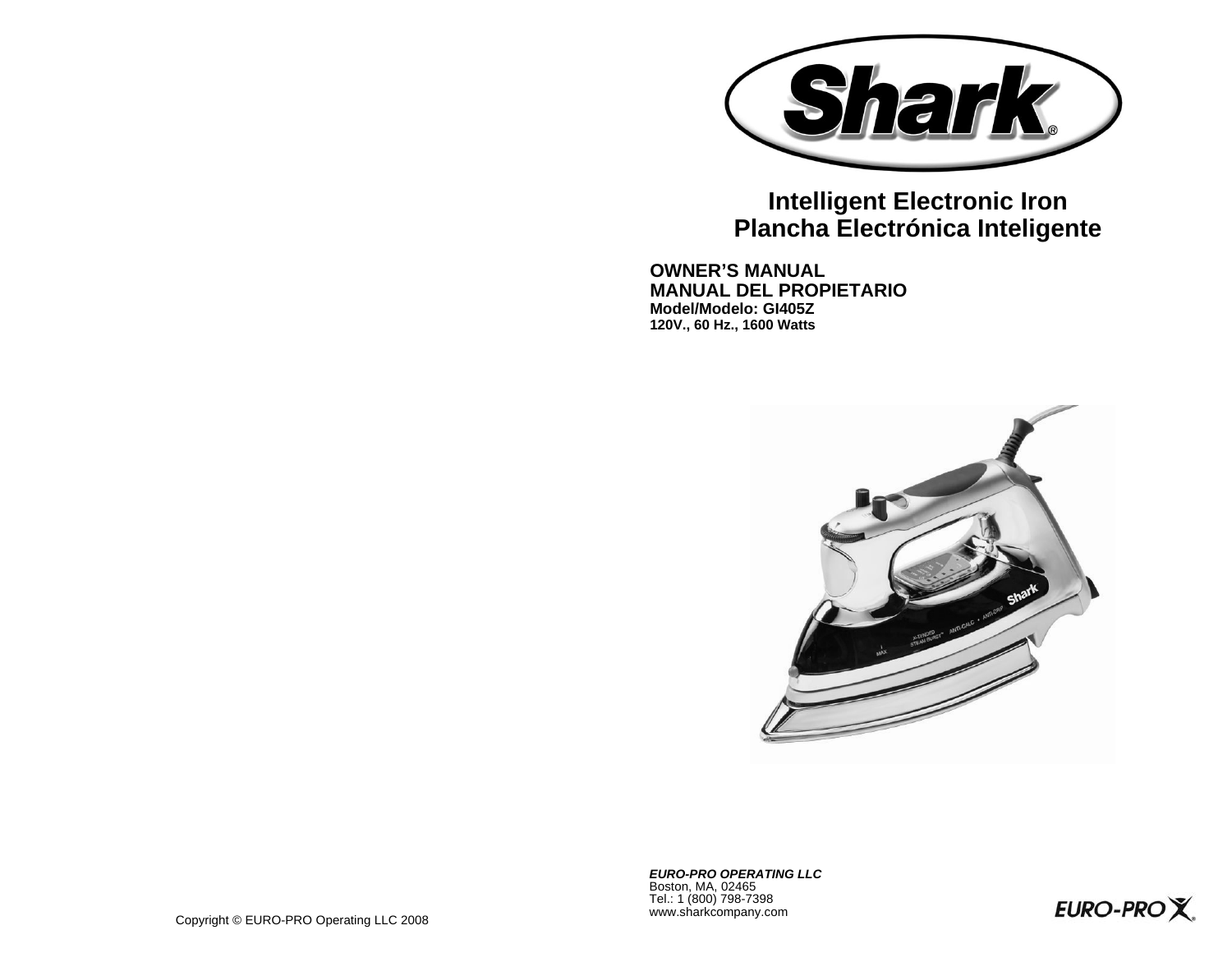# **IMPORTANT SAFETY INSTRUCTIONS**

When using your iron, basic safety precautions should always be followed, including the following:

- 
- 1. Read all instructions carefully.<br>
2. Use iron only for its intended u<br>
3. To protect against risk of elect Use iron only for its intended use. To protect against risk of electrical shock, **do not** immerse the iron in water or other liquids.
- 4. **Never** yank cord to disconnect from outlet. Grasp plug and pull to disconnect.
- 5. **Do not** allow cord to touch hot surfaces. Let iron cool completely before putting away.
- 6. Always disconnect iron from electrical outlet when filling with water, emptying, or when not in use.
- 7. **Do not** operate iron with a damaged cord, or after the iron has been dropped or damaged in any manner. To avoid the risk of electric shock, do not disassemble the iron. Return the iron to *EURO-PRO Operating LLC* for examination and repair. Incorrect reassembly can cause the risk of electric shock when the iron is used.
- 8. Close supervision is necessary for any appliance being used by or near children. **Do not** leave iron unattended while connected or on an ironing board.
- 9. Burns can occur from touching hot metal parts, hot water or steam. Use caution when you turn a steam iron upside down; there may be hot water in the reservoir.
- 10. **Never** use or rest iron on an unstable surface.
- 11. While the iron is hot, never set iron on an unprotected surface - even if it is on its heel rest.
- 12. **CAUTION! TO PREVENT ELECTRIC SHOCK OR OTHER INJURY, before filling the iron with water, make sure that the plug is removed from the outlet.**
- 13. **WARNING: Never fill the iron with fabric conditioner, starches or any other solution, as these will damage the steam mechanism. Do not use contaminated water.**
- 14**. CAUTION! TO AVOID FIRE, never leave iron unattended while it is plugged in.**
- 15**. CAUTION! TO PREVENT ELECTRIC SHOCK, never use the iron in a location where it can fall or be pulled into water or another liquid. If the iron falls into water or other liquid, unplug it immediately. DO NOT reach into the water or liquid.**
- 16**. WARNING: Never use scouring pads, abrasive or chemical cleaners, or solvents to clean the exterior or soleplate of your iron. Doing so will scratch and/or damage the surface.**
- 17. **CAUTION! DO NOT aim iron at face, towards yourself, or anyone else while using or adjusting steam. Burns or serious injury may occur.**
- 18. Always store your iron standing upright, not on the soleplate. If stored face down, even the smallest amount of moisture will cause the soleplate to corrode and stain.
- 19. **This appliance is for household use only.**

### **SPECIAL INSTRUCTIONS**

- 1. To avoid a circuit overload, do not operate another high-wattage appliance on the same circuit.
- 2. If an extension cord is absolutely necessary, use a 15-ampere cord. Cords rated for less amperage may overheat. Use care to arrange the cord so that it cannot be pulled or tripped over.

**POLARIZED PLUG:** This appliance has a polarized plug (one blade is wider than the other). As a safety feature, this plug will fit into a polarized outlet only one way. If the plug does not fit fully into the outlet, reverse the plug. If it still does not fit, contact a qualified electrician. **Do not attempt to defeat this safety feature.**

# **SAVE THESE INSTRUCTIONSFor Household Use Only**

# **GETTING TO KNOW YOUR ELECTRONIC IRON**

Before using your *Shark Intelligent Electronic Iron*, remove any labels, stickers or tags that may be attached to the body or soleplate of the iron.

When turned on for the first time, your new iron may emit an odor for up to **10 minutes**. This is due to the initial heating of the materials used in making the iron.

The odor is safe and should not reoccur after initial heating. Also, before ironing with steam for the first time, allow iron to heat, hold in a horizontal position and hit the burst of steam button several times. The iron may emit some small particles from the steam holes. This is normal and will clear after pressing the burst of steam button several times.



1. Electronic Temperature Control

**3**

- 2. Display Panel
- 3. Atomizer Spray Button
- 4. Burst of Steam/X-Tended Steam Burst™ Button
- 5. Variable Steam Control
- 6. Water Inlet Door
- 7. Spray Nozzle

### **Technical Specifications**

Voltage: 120V., 60Hz. Power: 1600 Watts

- 8. Water Level Window
- 9. Stainless Steel Soleplate
- 10. Handle
- 11. Auto-Off Light
- 12. Power Light
- 13. Fabric & Steam Settings
- 14. Temperature Indicators
- 15. Water Flask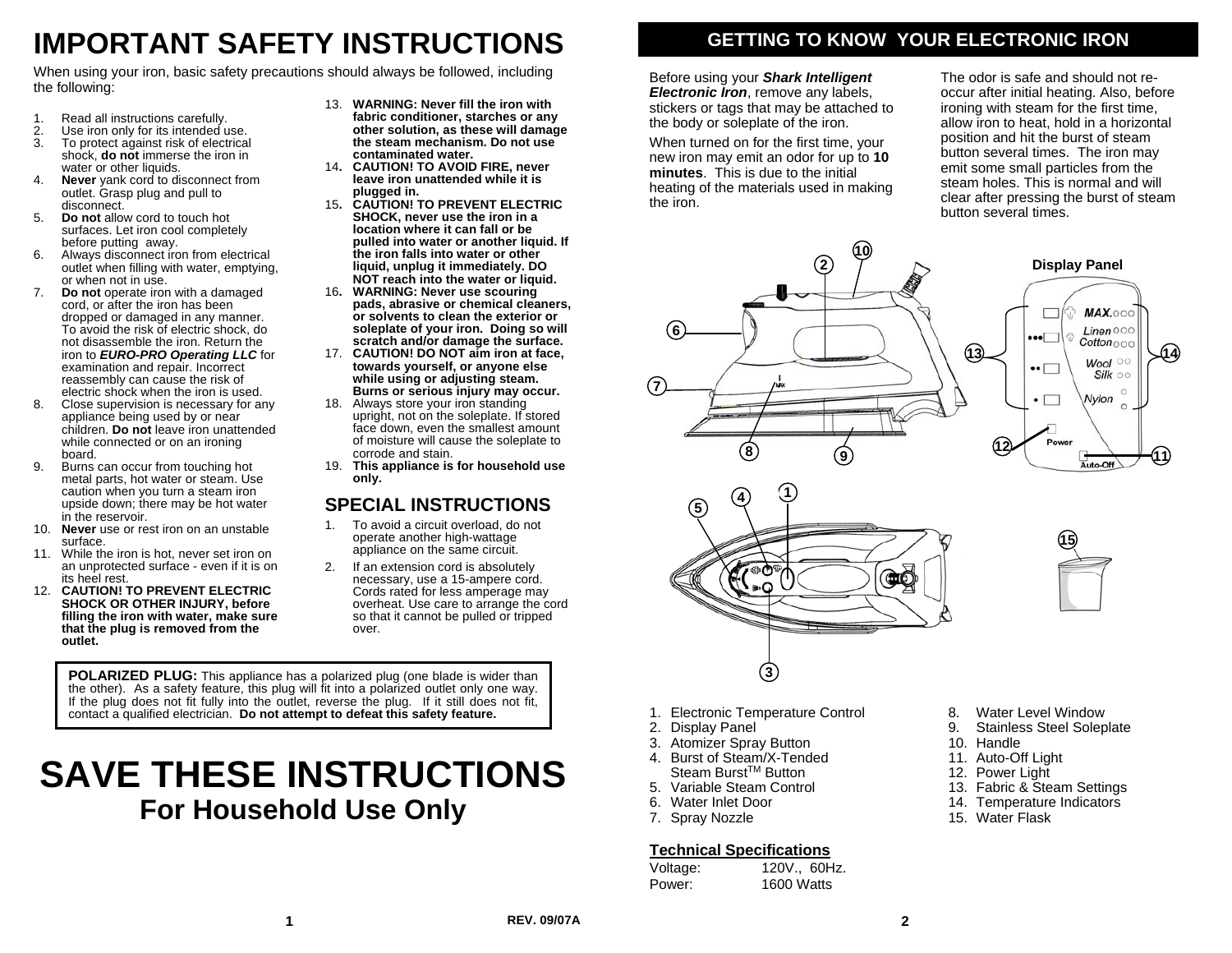### **FEATURES OF YOUR INTELLIGENT ELECTRONIC IRON**



### 1. **BURST OF STEAM/X-TENDED STEAM BURSTTM BUTTON**

Turn the button counter clockwise all the way to the left for quick bursts of steam to aid in removing stubborn wrinkles from fabrics such as denim, cotton or linen.

Turn the button clockwise all the way to right to get prolonged bursts of steam. The iron in the X-Tended steam position can be used vertically as well as horizontally.

### 2. **ATOMIZER SPRAY BUTTON**

Pressing this button provides a defined jet of spray which gently moistens fabric.

### 3. **VARIABLE STEAM CONTROL**

Minimum to maximum steaming for different materials. Self cleaning feature flushes internal sole plate with water.

### 4. **ELECTRONIC TEMPERATURE CONTROL**

Select the fabric setting and temperature indicator by pressing on this button.

### 5. **ANTI-DRIP FUNCTION**

Cuts off water when the iron temperature is too low.

### 6. **BUILT-IN ANTI-CALCIUM FILTER**

Prevents calcium build-up and prolongs the life of the iron.

#### **LED Display Panel**



### 7. **LED DISPLAY PANEL**

Displays the fabric setting (left) and the temperature indicators (right).



### 8. **WATER FILLING INLET**

The cover prevents dust and foreign matter from entering the water tank. It also stops any water from spilling during ironing.

### 9. **STAINLESS STEEL SOLEPLATE**

Provides maximum glide-ability and heat retention.

### 10. **PIVOT CORD**

For left or right handed use. Pivots up and down; prevents dragging along the fabric. The flexible cord protector protects the cord from fraying.

# **OPERATING INSTRUCTIONS**

This appliance is for **HOUSEHOLD USE ONLY** and may be plugged into any **120V AC** polarized electrical outlet. **Do not** use any other type of outlet.

### **FABRIC & TEMPERATURE INDICATORS**

Press on the Electronic Temperature Control to select the desired fabric setting. The lights at the left of the LED Display Panel will light up. At the same time, the temperature indicator lights on the right side of the LED Display Panel will start to flash. They will stop flashing when the iron reaches the selected temperature.

### **DRY IRONING**

For dry ironing, turn the variable steam control dial all the way to the right to "0". This will cut off the steam flow if water is in the water tank. All marked fabric settings on the LED Display Panel can be used for dry ironing.

- 1. Plug the cord into a polarized, 120V AC electrical outlet. The power "ON" light will come on, indicating that the iron is receiving power.
- 2. Press on the electronic temperature control button to select the desired fabric/temperature setting. Turn the variable steam control dial to "0". (See "Ironing Guide" for a guide to temperature selection.)
- 3. Place iron on its heel (on a stable, protected surface) while iron is warming to desired temperature.

### **STEAM IRONING**

**Caution: DO NOT aim iron at face, towards yourself, or anyone else while using or adjusting steam. Burns or serious injury may occur.**

**Warning: Before filling the iron with water, be sure the iron is not plugged into the electrical outlet. The iron may be filled with water while it is hot.**

**Caution: TO PREVENT THE RISK OF BURNS, use caution when filling iron with water. Burns can occur from touching hot metal parts, hot water, or steam.**

**Note:** Because of the soleplate design, ordinary tap water may be used with this iron. However, in very hard water areas, we recommend using distilled or demineralized water.

#### **Warning: Never fill the iron with fabric conditioner, starches or any other liquid, as these will damage the steam mechanism. Do not use contaminated water.**

1. Open the water filling inlet cover. Holding the iron at a slight angle, pour water slowly into the water filling inlet. (Fig.1) Fill tank to desired level or to the "MAX" water level marking using the water filling flask. (When the iron is upright, the see-through water tank allows you to gauge the amount of water.)

**DO NOT overfill the tank.** When finished filling the iron with water, close the water inlet cover before continuing.





- 2. Plug the cord into a polarized, **120V AC** electrical outlet.
- 3. Press on the electronic temperature control button to select the desired fabric and temperature setting. Turn the variable steam control dial to the desired steam setting. (See "Ironing Guide" for a guide to temperature selection.)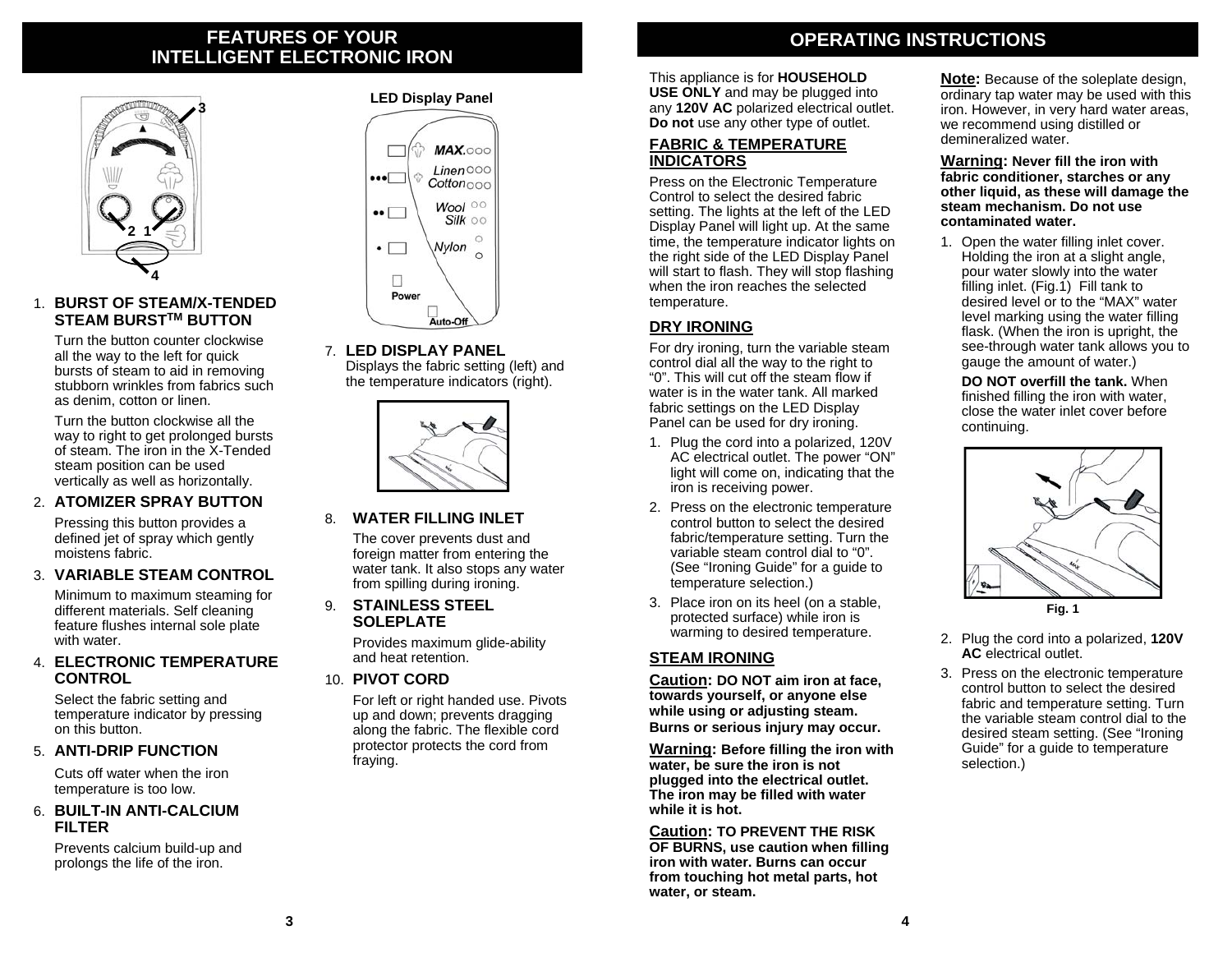# **OPERATING INSTRUCTIONS**

- 4. Place the iron on its heel on a stable, protected surface and allow the iron to heat for approximately **two (2) minutes** or until the temperature settings on the right side of the LED display panel have stopped flashing.
- 5. Turn the variable steam control dial to the right to increase the amount of steam. When using extra steam, the iron uses more water and it may be necessary to fill the water tank more often. (Fig. 2)



#### **Fig. 2**

### **BURST OF STEAM/X-TENDED STEAM BURSTTM BUTTON**

**CAUTION! DO NOT aim iron at face, towards yourself, or anyone else while using or adjusting steam. Burns or serious injury may occur.**

The burst of steam position is useful when ironing denim, cotton, and linens. It provides quick bursts of steam which aid in removing stubborn wrinkles.

The burst of steam feature can be used with Dry or Steam ironing as desired.

- 1. Make sure the water tank is at least 1/2 filled with water.
- 2. Select the desired fabric and temperature setting. Place the iron on its heel (on a stable, protected surface) and allow it to heat for approximately **2 minutes**.
- 3. Turn the steam button to the left to the burst of steam position. (Fig. 3)





4. With the iron in a horizontal position, press the steam button several times to prime the pump.

**Note:** If the tank runs dry, remove the plug from wall outlet. Then, fill the iron with water and re-prime the pump. The iron may be filled with water while it is hot.

To use the X-Tended Steam Burst™ feature:

- 1. Set the variable steam control dial to the desired steam setting.
- 2. Press the electronic temperature control button until you get to the desired fabric setting.
- 3. Turn the steam button clockwise to the X-Tended steam position. (Fig. 4)
- 4. To maintain a constant flow of steam, make sure that the water tank is at least half full.



**Fig. 4**

# **OPERATING INSTRUCTIONS**

### **ATOMIZER SPRAY NOZZLE**

The atomizer spray nozzle is useful on fabrics with stubborn wrinkles. Press the spray button and a jet of water will spray onto the fabric being ironed. (Fig. 5) The water spray can be used with dry or steam ironing as desired.



**Fig. 5**

### **SELECTING IRON TEMPERATURES**

Always read garment labels and follow the manufacturer's ironing instructions. Refer to the "Ironing Chart" on page 9 for temperature recommendations:

- Use low settings for nylon and other synthetics.
- •• Use moderate settings for wool, silks, and blends.
- ••• Use high settings for cottons and linens.
- 1. Stand the iron upright on its heel.
- 2. Plug the cord into a polarized, 120V AC electrical outlet.
- 3. Press the electronic temperature control until you get the desired fabric/temperature setting.
- 4. The light on the right side of the LED display panel will stop flashing when the desired temperature has been reached. (Fig. 6)





#### **ELECTRONIC AUTO-OFF**The *INTELLIGENT ELECTRONIC*

*IRON* is equipped with an electronic auto-off. The electronic auto-off switches the iron off if it has been left standing unmoved in any position (sideways, flat or upright) for approximately **7-9 minutes**. A red light on the LED display panel will flash when the iron switches itself off. (Fig. 7) To switch the iron back on, just shake the iron side-to-side several times until the "Power ON" light is re-illuminated. Then re-set the temperature to the desired setting.

**Note**: The iron may require additional warm-up time if the auto-off feature was activated for an extended period.



**Fig. 7**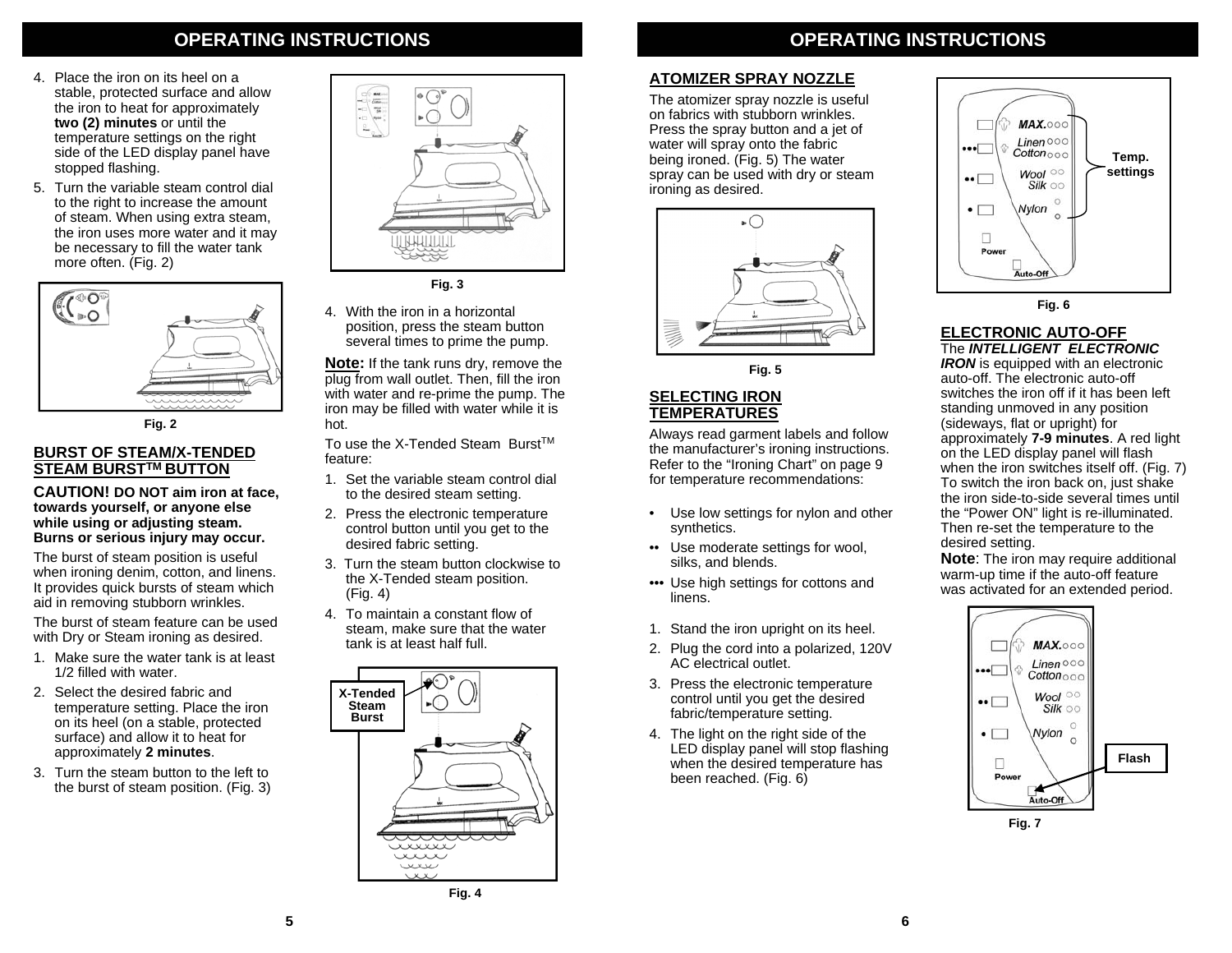### **OPERATING INSTRUCTIONS**

### **EMPTYING THE IRON**

- 1. Always empty iron after each use.
- 2. When finished using the iron, turn the variable steam control dial to "0" and press the electronic temperature control button until the power light is lit.
- 3. Unplug the iron from the electrical outlet.
- 4. Turn the iron upside down over the sink with the tip pointing downward and allow the water to flow from the opening.
- 5. Place iron upright and allow to cool before storing.

**Caution: Use caution when emptying the iron. Burns may occur from touching hot metal surfaces, hot water or steam.**

### **SELF CLEANING**

It is important to "Self Clean" the iron at least every two weeks to remove scale, calcium, etc. The harder the water, the more often the iron should be self cleaned.

- 1. Set the variable steam control dial to any steam position.
- 2. Fill the water tank up to the "MAX" level.
- 3. Stand the iron on its heel. Plug the iron into the electrical outlet.
- 4. Press the electronic temperature control button until you get the "MAX" temperature setting on the display panel and wait until the iron heats up and temperature setting light stops flashing.
- 5. Turn the variable steam control dial all the way to the right to the self-cleaning position and hold the iron horizontally over the sink. (Fig. 8)
- 6. Boiling water and steam will now be ejected from the holes in the soleplate. The impurities and scale are washed away with it.
- 7. Move the iron back and forth as this happens.
- 8. If there is any water left in the water tank after the iron stops steaming, just empty the remaining water in a sink following the instructions for emptying the iron.
- 9. Turn the variable steam control dial to the "0" position when the water tank is empty.
- 10. Place the iron back upright on its heel to cool down before storing.

![](_page_4_Picture_20.jpeg)

![](_page_4_Figure_21.jpeg)

# **OPERATING INSTRUCTIONS**

### **STORAGE**

- 1. Always turn the variable steam control to "0" after you have emptied the water tank.
- 2. Allow the iron to cool down.
- 3. Always store the iron in the upright position to protect the soleplate.
- 4. From time to time, clean the exterior of the iron with a damp cloth and wipe dry.
- 5. If you use spray starch, wipe the soleplate occasionally with a soft damp cloth to prevent the build-up of deposits.
- 6. If the iron has not been used for a few weeks, hold the iron horizontally and allow to steam for **2 minutes** before ironing.

**Note:** The anti drip function reduces water dripping and water stains. It does not prevent water dripping and water stains if you press the steam burst button too often or if the temperature is too low. The amount of water droplets will eventually decrease after the iron is used for 2 to 3 tankfuls of steaming and ironing.

### **IRONING HINTS**

#### **Warning: To prevent fire, do not leave iron unattended while connected.**

- Sort articles to be ironed according to the type of fabric. This will reduce the need to adjust the temperature for different types of garments.
- If you are not sure of the fiber content of a garment, test fabric by ironing a small area such as a seam or inside hem section before ironing a visible area. Start with a low temperature setting and gradually increase to find the best setting.
- When reducing the temperature to iron sensitive fabrics, allow approximately **2 minutes** for the iron to cool to the new temperature setting.
- Fabrics such as velour, wool, linen and silk are best ironed with an ironing cloth to prevent shine marks.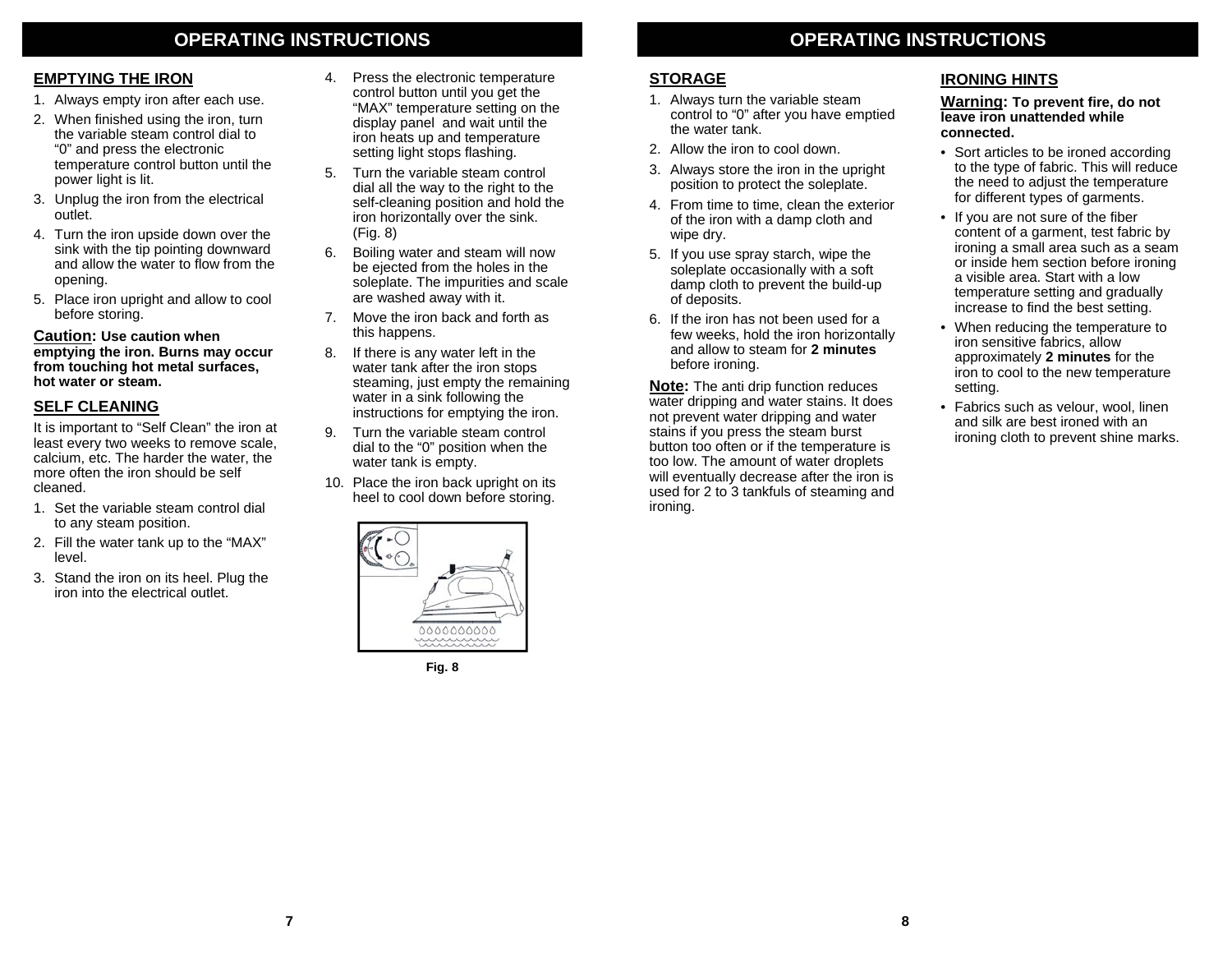### **IRONING CHART**

**Note:** Always refer to the garment care tag for ironing instructions. Before starting to iron delicate fabrics, it is best to first test the temperature of the iron on a hem or an inside seam.

| <b>DIRECTIONS</b><br><b>ON LABEL</b>  |                                                                                                        | ۵                                                        | $\bullet$                      | $\overline{\cdots}$     |                                                     |
|---------------------------------------|--------------------------------------------------------------------------------------------------------|----------------------------------------------------------|--------------------------------|-------------------------|-----------------------------------------------------|
| <b>FABRIC</b>                         |                                                                                                        | SYNTHETIC<br>FIBERS, e.g.<br>acrylic, nylon<br>polyester | <b>SILK</b><br><b>WOOL</b>     | COTTON<br><b>LINEN</b>  | Please note that                                    |
| LED<br><b>DISPLAY</b><br><b>PANEL</b> | MAX.<br>mю<br>Linen <sup>c</sup><br>$\blacksquare$<br>Wool<br>Silk<br>⊷⊡<br>$\cdot \Box$<br>Nylon<br>٥ | <b>MIN</b>                                               |                                | <b>MAX</b>              | X                                                   |
| <b>STEAM</b><br><b>CONTROL</b>        | $\widehat{\mathbb{F}}$                                                                                 | 0                                                        | <b>MINIMUM</b><br><b>STEAM</b> | MAXIMUM<br><b>STEAM</b> |                                                     |
| <b>BURST OF</b><br><b>STEAM</b>       | ଈ<br>G                                                                                                 |                                                          |                                | $\frac{1}{\sqrt{2}}$    |                                                     |
| <b>SPRAY</b>                          |                                                                                                        | \\\\//<br>Ō                                              | W                              | ∭/                      | <b>COLLOCATION STRIP CONVICTE CONVICTE CONVICTS</b> |

### **TROUBLESHOOTING**

| <b>PROBLEM</b>                                                            | <b>POSSIBLE REASONS &amp; SOLUTIONS</b>                                                                                                                                                                                                                                                                                                                                                                                                                                                                                                                                                                                                                                                                                                                                                                                                                                                                  |  |  |
|---------------------------------------------------------------------------|----------------------------------------------------------------------------------------------------------------------------------------------------------------------------------------------------------------------------------------------------------------------------------------------------------------------------------------------------------------------------------------------------------------------------------------------------------------------------------------------------------------------------------------------------------------------------------------------------------------------------------------------------------------------------------------------------------------------------------------------------------------------------------------------------------------------------------------------------------------------------------------------------------|--|--|
| Iron does not heat                                                        | • Iron should be plugged into a 120V AC electrical<br>outlet only. Make sure that the plug is securely in<br>the socket.<br>• Temperature setting too low. Turn to higher<br>setting.                                                                                                                                                                                                                                                                                                                                                                                                                                                                                                                                                                                                                                                                                                                    |  |  |
| Some odor or small<br>particles come out of<br>steam vents of new<br>iron | This is normal. Follow instructions for first use and<br>allow iron to steam through 2-3 fillings & press the<br>steam burst button occasionally to eliminate small<br>white particles.                                                                                                                                                                                                                                                                                                                                                                                                                                                                                                                                                                                                                                                                                                                  |  |  |
| Iron does not steam                                                       | • Water tank may be empty or water level is very low.<br>Add water.<br>• Make sure that the fabric/temperature setting and<br>the variable steam control are correctly set. For<br>maximum steam, (setting 'Max' on steam control),<br>temperature setting should be set on ''.<br>Variable steam control dial is set on "0". Always allow<br>the iron to reach the selected temperature with the<br>variable steam control setting at '0'. Make sure the<br>temperature setting is set in the correct steam area,<br>e.g. ", and the steam control is not on '0'. For more<br>steam, turn temperature dial to higher setting, e.g.<br>", and the steam control to 'Max'.<br>• If temperature setting and steam control setting are<br>correct and there is no steam, gently tap the<br>soleplate on the ironing board a few times. Move<br>the variable steam control from '0' to 'Max' a few<br>times. |  |  |
| Water droplets coming<br>from steam vents                                 | Iron may not be hot enough. Set thermostat to the<br>'Max' position. Always allow iron sufficient time to<br>heat up before activating the variable steam control.<br>• Overuse of steam burst. Allow more time between<br>each burst.<br>• Iron may have been overfilled. Turn iron off, empty<br>water and follow instructions for filling.<br>• Steam performance may be low if iron requires<br>seasoning. To season, use regular tap water for 1 or<br>2 tanks until steam performance improves.                                                                                                                                                                                                                                                                                                                                                                                                    |  |  |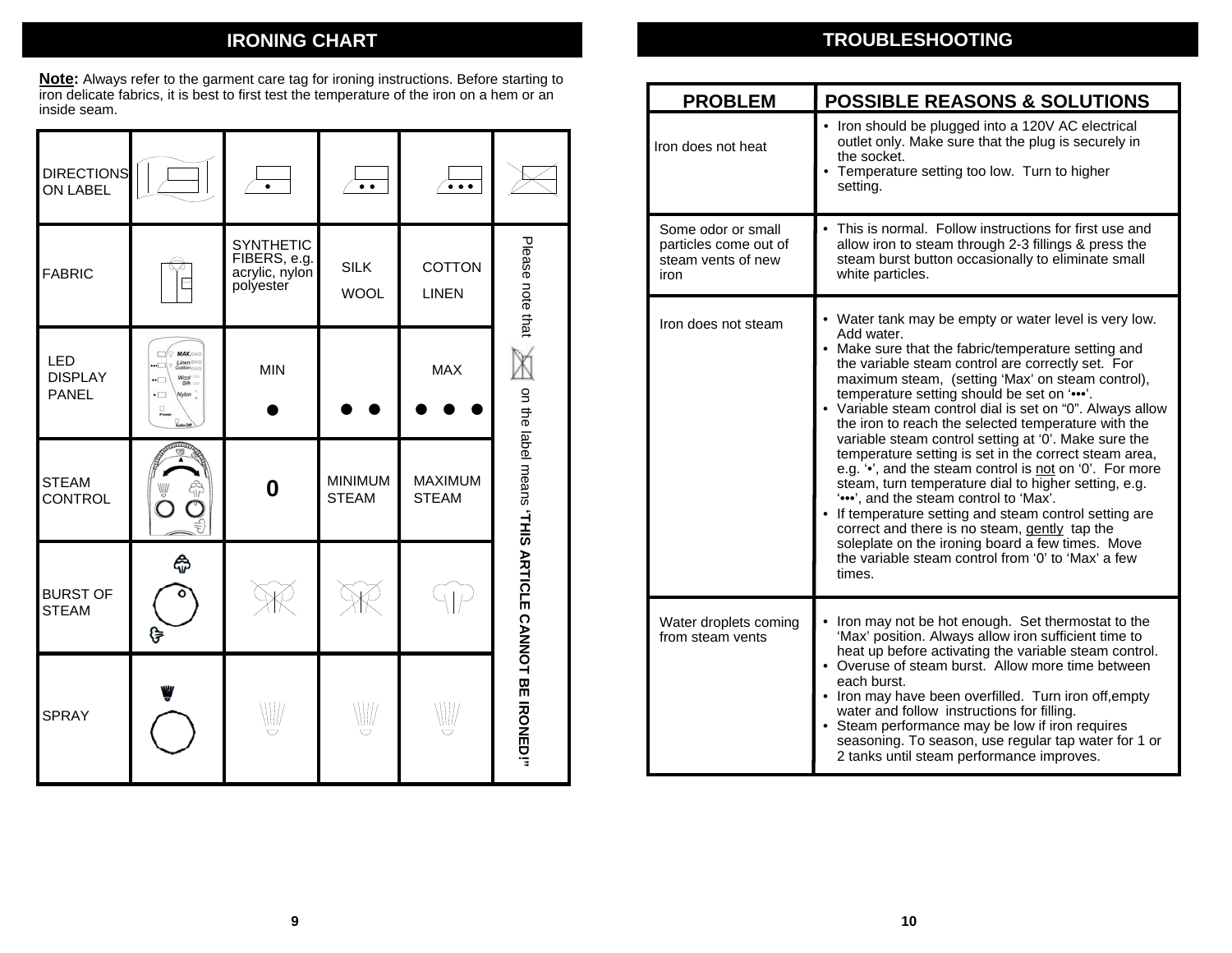![](_page_6_Picture_1.jpeg)

*EURO-PRO Operating LLC* warrants this product to be free from defects in material and workmanship for a period of one (1) year from the date of the original purchase, when utilized for normal household use, subject to the following conditions, exclusions and exceptions.

If your appliance fails to operate properly while in use under normal household conditions within the warranty period, return the complete appliance and accessories, freight prepaid. For Customer Service support, call 1 (800) 798-7398 or visit our website www.sharkcompany.com.

If the appliance is found to be defective in material or workmanship, *EURO-PRO Operating LLC*  will repair or replace it free of charge. Proof of purchase date and \$ 9.95 to cover the cost of return shipping and handling must be included. \*

The liability of *EURO-PRO Operating LLC* is limited solely to the cost of the repair or replacement of the unit at our option. This warranty does not cover normal wear of parts and does not apply to any unit that has been tampered with or used for commercial purposes. This limited warranty does not cover damage caused by misuse, abuse, negligent handling or damage due to faulty packaging or mishandling in transit. This warranty does not cover damage or defects caused by or resulting from damages from shipping or repairs, service or alterations to the product or any of its parts, which have been performed by a repair person not authorized by *EURO-PRO Operating LLC*.

This warranty is extended to the original purchaser of the unit and excludes all other legal and/or conventional warranties. The responsibility of *EURO-PRO Operating LLC* if any, is limited to the specific obligations expressly assumed by it under the terms of the limited warranty. **In no event**  is *EURO-PRO Operating LLC* liable for incidental or consequential damages of any nature whatsoever. Some states/provinces do not permit the exclusion or limitation of incidental or consequential damages, so the above may not apply to you.

This warranty gives you specific legal rights, and you may also have other rights which vary from state to state or province to province.

**\*Important: Carefully pack item to avoid damage in shipping. Be sure to include proof of purchase date and to attach tag to item before packing with your name, complete address and phone number with a note giving purchase information, model number and what you believe is the problem with item. We recommend you insure the package (as damage in shipping is not covered by your warranty). Mark the outside of your package "ATTENTION CUSTOMER SERVICE". We are constantly striving to improve our products, therefore the specifications contained herein are subject to change without notice.**

# **PRODUCT REGISTRATION CARDFOR CANADIAN CONSUMERS ONLY**

-------------------------------------

Please complete and return within ten (10) days of purchase. The registration will enable us to contact you in the event a product defect is discovered. By returning this card you acknowledge to have read and understood the instructions for use, and warnings set forth in the accompanying instructions.

#### **RETURN TO:**

*EURO-PRO* **Operating LLC, 4400 Bois Franc, St. Laurent, Quebec H4S 1A7**

**PURCHASER: \_\_\_\_\_\_\_\_\_\_\_\_\_\_\_\_\_\_\_\_\_\_\_\_\_\_\_\_\_\_\_\_\_\_\_\_\_\_\_\_\_\_\_\_\_\_\_\_\_\_\_\_\_\_\_\_\_\_\_\_\_\_\_** 

**ADDRESS: \_\_\_\_\_\_\_\_\_\_\_\_\_\_\_\_\_\_\_\_\_\_\_\_\_\_\_\_\_\_\_\_\_\_\_\_\_\_\_\_\_\_\_\_\_\_\_\_\_\_\_\_\_\_\_\_\_\_\_\_\_\_\_**

**DATE OF PURCHASE: \_\_\_\_\_\_\_\_\_\_\_\_\_\_\_ MODEL: \_\_\_\_\_\_\_\_\_ SERIAL NO: \_\_\_\_\_\_\_\_\_\_\_\_\_\_ GI405Z**

**NAME AND ADDRESS OF STORE: \_\_\_\_\_\_\_\_\_\_\_\_\_\_\_\_\_\_\_\_\_\_\_\_\_\_\_\_\_\_\_\_\_\_\_\_\_\_\_\_\_\_\_\_\_\_\_**

# **INSTRUCCIONES IMPORTANTES DE SEGURIDAD**

Al usar aparatos eléctricos, siempre debe seguir precauciones básicas de seguridad, incluyendo las siguientes:

- 1. Lea cuidadosamente las instrucciones.
- 2. Use la plancha únicamente en las aplicaciones para las que fue diseñada.
- 3. Para evitar una descarga eléctrica, no sumerja la plancha en agua o cualquier otro líquido.
- Nunca jale del cable para desenchufarla. Sujete el enchufe y jale para desenchufarla.
- 5. No deje que el cable entre en contacto con superficies calientes. Deje que la plancha se enfríe antes de guardarla.
- 6. Siempre desenchufe la plancha del tomacorriente al llenarla con agua o al vaciarla, o cuando no se use.
- 7. No utilice la plancha si el cable o el enchufe están dañados o luego de que se haya caído o haya sufrido cualquier tipo de daño. Para reducir el riesgo de sufrir una descarga eléctrica no desarme esta unidad. Retorne la plancha a EURO-PRO Operating LLC para que sea examinada y reparada. Si se arma incorrectamente puede causar una descarga eléctrica al usarla.
- 8. Tenga mucho cuidado al utilizar cualquier aparato eléctrico cerca de niños. No la deje desatendida mientras esté conectada o sobre una tabla de planchar.
- 9. El tocar partes metálicas calientes, agua caliente o vapor puede causar quemaduras. Tenga cuidado al dar vuelta una plancha con vapor ya que puede haber agua caliente en el recipiente.
- 10. Nunca use o apoye una plancha sobre una superficie inestable.
- 11. Cuando la plancha esté caliente, nunca la coloque sobre una superficie desprotegida – aunque esté sobre su base.
- 12. **ADVERTENCIA: PARA EVITAR DESCARGAS ELÉCTRICAS U OTROS DAÑOS, verifique que la plancha esté desenchufada antes de llenarla con agua.**
- **13. ADVERTENCIA: Nunca llene la plancha con acondicionador para la ropa, almidones o cualquier otro líquido ya que dañarán el mecanismo vaporizador. No use agua contaminada.**
- **14. ADVERTENCIA: PARA EVITAR INCENDIOS, nunca deje la plancha desatendida cuando esté enchufada.**
- **15. ADVERTENCIA: PARA EVITAR DESCARGAS ELÉCTRICAS, nunca use la plancha en un lugar donde pueda caerse o ser empujada dentro del agua o cualquier otro líquido. Si se cae dentro del agua o cualquier otro líquido, desenchúfela inmediatamente. NO toque el agua o el líquido.**
- **16. ADVERTENCIA: Nunca use esponjitas abrasivas, limpiadores químicos o solventes para limpiar el exterior o la base de la plancha. El hacerlo dañará o rallará la superficie.**
- **17. ADVERTENCIA: NO apunte la plancha hacia la cara, hacia su cuerpo o hacia cualquier otra persona al usarla o al ajustar el vapor. Podría causar quemaduras o heridas graves.**
- **18. Guarde siempre su plancha parada, no apoyada sobre su base. Si la guarda apoyada sobre la base, una pequeña cantidad de humedad hará**
- **que la base se oxide y se manche. 19. Este artefacto eléctrico es para uso domiciliario solamente.**

### **INSTRUCCIONES ESPECIALES**

- 1. Para evitar la sobrecarga del circuito, no utilice otro artefacto de alta
- potencia en el mismo circuito. 2. Si es absolutamente necesario, use un cable de extensión de 15 amperes. Los cables de capacidad menor pueden recalentarse. Tenga cuidado al colocar el cable para que nadie lo tironee o se tropiece con el.

**ENCHUFE POLARIZADO:** Este artefacto tiene un enchufe polarizado (una de las patas es más ancha que la otra). Como medida de seguridad, este cable entrará únicamente en un tomacorriente polarizado. De no ser así, inviértalo, y si aún no entra, llame a un electricista calificado. No intente alterar este dispositivo de seguridad.

# **CONSERVE ESTAS INSTRUCCIONESPara Uso Doméstico Solamente**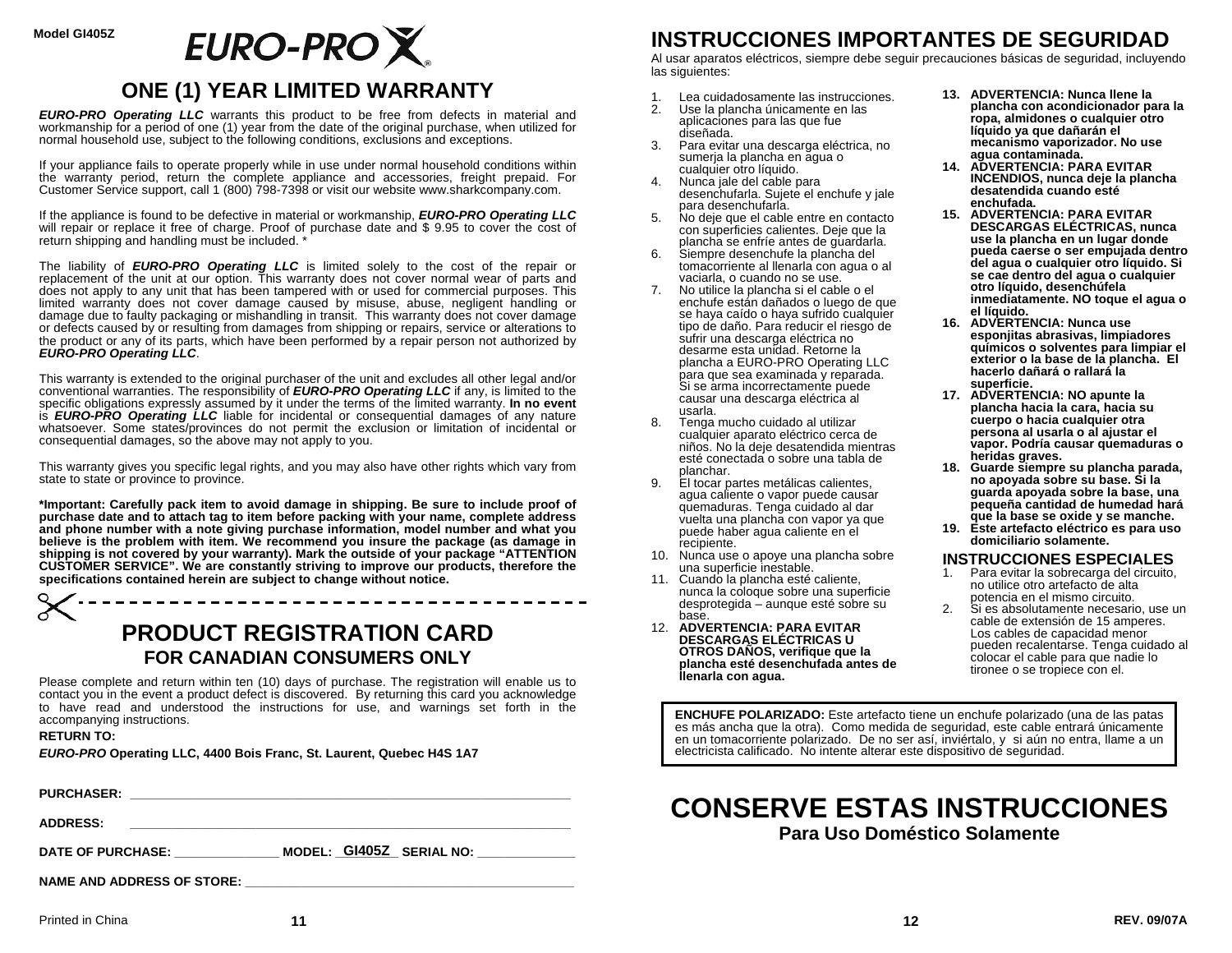# **PARTES DE SU PLANCHA ELECTRÓNICA**

Antes de usar su *Plancha Electrónica Inteligente Shark*, quítele todas las etiquetas que pueda tener sobre el exterior o en la base.

Al encenderla por primera vez puede emitir olor por unos **10 minutos**. Esto se debe al calentamiento inicial de los materiales usados en su fabricación.

El olor es normal y no se producirá luego del calentamiento inicial.

También, antes de planchar con vapor por primera vez, deje que la plancha se caliente, sosténgala en posición horizontal y presione varias veces el botón de ráfaga de vapor. Pequeñas partículas pueden salir expulsadas por los orificios del vapor. Esto es normal y dejará de suceder luego de presionar el botón de ráfaga de vapor varias veces.

### **Display Panel Panel de Control**

![](_page_7_Figure_6.jpeg)

**10**

![](_page_7_Figure_7.jpeg)

![](_page_7_Figure_8.jpeg)

![](_page_7_Picture_9.jpeg)

- 1. Control Electrónico de Temperatura
- 2. Panel de Control
- 3. Botón Atomizador
- 4. Botón de Ráfaga de Vapor/X-Tended Steam BurstTM
- 5. Control Variable de Vapor
- 6. Tapa del Tanque de Agua<br>7. Pico Rociador
- Pico Rociador

### **Especificaciones Técnicas**

| Voltaje:  | 120V., 60Hz. |
|-----------|--------------|
| Potencia: | 1600 Vatios  |

- 8. Medidor de Nivel de Agua<br>9. Base de Acero Inoxidable
- Base de Acero Inoxidable
- 10. Mango
- 11. Luz de Apagado Automático
- 12. Luz de Encendido
- 
- 13. Ajuste de Tela y Vapor<br>14. Indicador de Temperatu Indicador de Temperatura
- 15. Frasco para Agua

### **FUNCIONES DE LA PLANCHA ELECTRÓNICA PROFESIONAL INTELIGENTE**

![](_page_7_Picture_28.jpeg)

### 1. **BOTÓN DE RÁFAGA DE VAPOR/ X-TENDED STEAM BURST™**

Gire el botón completamente hacia la izquierda, en sentido contra horario para obtener ráfagas rápidas de vapor que le ayudarán a remover arrugas rebeldes de telas como jeans, algodón o lino. Gire el botón completamente hacia la derecha en sentido horario para obtener ráfagas prolongadas de vapor. La función X-Tended de vapor se puede usar con la plancha en posición horizontal o vertical.

### 2. **BOTÓN ATOMIZADOR**

Al presionar este botón se obtiene un chorro definido del rociador para humedecer ligeramente la tela.

#### 3. **CONTROL VARIABLE DE VAPOR**

Desde el mínimo al máximo de vapor para distintos materiales. La función auto-limpiante rocía la base interna con agua.

#### 4. **CONTROL ELECTRÓNICO DE TEMPERATURA**

Seleccione la tela y el indicador de temperatura presionando este botón.

### 5. **FUNCIÓN ANTI-GOTEO**

Cierra la salida de agua cuando la temperatura de la plancha es demasiado baja.

#### 6. **FILTRO ANTI-CALCIO INCORPORADO**

Evita la acumulación de calcio y prolonga la vida útil de la plancha.

### **PANEL DE CONTROL**

![](_page_7_Picture_42.jpeg)

7. **PANEL DE CONTROL** Indica la selección de tela (izquierda) y la temperatura (derecha).

![](_page_7_Picture_44.jpeg)

### 8. **TANQUE DE AGUA**

La tapa evita que entre tierra o materiales extraños en el tanque de agua. También evita que el agua se derrame al planchar.

#### 9. **BASE DE ACERO INOXIDABLE**

Proporciona máxima maniobrabilidad y retención de calor.

### 10. **CABLE CON PIVOTE**

Para usar con la mano derecha o la izquierda. Pivota hacia arriba y hacia abajo, evitando ser arrastrado sobre la tela. El protector de cable flexible lo protege contra daños.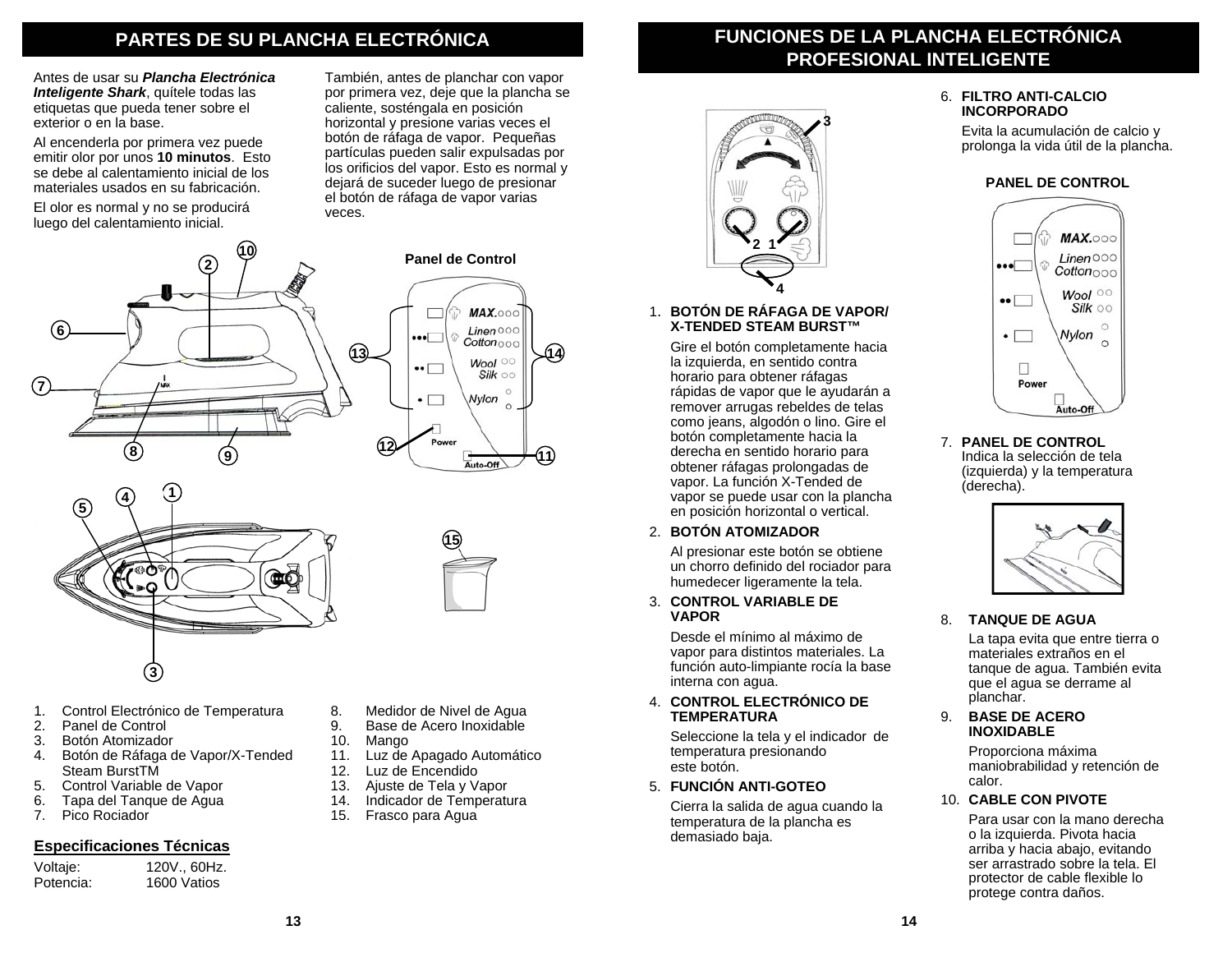# **INSTRUCCIONES DE USO**

### Este artefacto es para **USO HOGAREÑO ÚNICAMENTE** y debe enchufarse en un tomacorriente polarizado de **120V CA**. No use ningún otro tipo de tomacorriente.

### **INDICADORES DE TELA Y TEMPERATURA**

**Presione el Control Electrónico de Temperatura para escoger el tipo de tela deseado. Se encenderán las luces de la izquierda del Panel de Control. Al mismo tiempo, comenzarán a parpadear las luces indicadoras de temperatura del lado derecho del Panel de Control. Dejarán de parpadear cuando la plancha haya alcanzado la temperatura seleccionada.**

### **PLANCHADO A SECO**

Para planchar a seco, gire el control variable de vapor completamente hacia la derecha, hasta "0". Esto cerrará el flujo de vapor aunque haya agua en el tanque. Se pueden seleccionar todos los tipos de tela del Panel de Control para planchar a seco.

- 1. Enchufe el cable en un tomacorriente polarizado de **120V CA**. Se encenderá la luz de encendido, indicando que la plancha recibe corriente.
- 2. Presione el botón del Control Electrónico de Temperatura para escoger el tipo de tela/temperatura deseados. Gire el control variable de vapor hasta "0". (Ver "Guía de Planchado" para la selección de la temperatura).
- 3. Apoye la plancha en posición vertical (en una superficie estable y protegida) hasta que se caliente a la temperatura seleccionada.

### **PLANCHADO CON VAPOR**

**¡ADVERTENCIA! NO apunte la plancha hacia la cara, hacia su cuerpo o hacia cualquier otra persona al usarla o al ajustar el vapor. Podría causar quemaduras o heridas graves.**

**¡CUIDADO! Antes de llenar la plancha con agua, verifique que no esté enchufada en el tomacorriente. Puede ser llenada mientras está caliente.**

**¡ADVERTENCIA! PARA EVITAR EL RIESGO DE QUEMADURAS, tenga cuidado al llenarla con agua. El tocar partes metálicas calientes, agua caliente o vapor puede causar quemaduras.**

**Nota:** Se puede usar agua de la canilla con esta plancha debido al diseño de su base. Sin embargo, en áreas de agua muy dura le recomendamos usar agua destilada o desmineralizada.

**ADVERTENCIA: Nunca llene la plancha con acondicionador para la ropa, almidones o cualquier otro líquido ya que dañarán el mecanismo vaporizador. No use agua contaminada.**

1. Abra la tapa del tanque de agua. Sosteniendo la plancha levemente inclinada, vierta agua lentamente dentro de la entrada de agua. (Fig. 1) Llene el tanque hasta el nivel deseado o hasta el "MAX" usando el recipiente para el agua. (Puede medir la cantidad de agua en el tanque con la plancha en posición horizontal). NO llene de más el tanque. Cuando termine de llenarla, cierre la tapa del tanque de agua antes de continuar.

![](_page_8_Picture_16.jpeg)

2. Enchufe el cable en un tomacorriente polarizado de **120V CA**.

# **INSTRUCCIONES DE USO**

- 3. Presione el botón del Control Electrónico de Temperatura para escoger el tipo de tela/temperatura deseados. Gire el control variable de vapor al nivel de vapor deseado. (Ver "Guía de Planchado" para la selección de la temperatura).
- 4. Gire el control variable de vapor hacia la derecha para aumentar la cantidad de vapor. Al usar más vapor, la plancha usa más agua y podría ser necesario rellenarla más seguido. (Fig. 2)

![](_page_8_Picture_21.jpeg)

**Fig. 2**

### **BOTÓN DE RÁFAGA DE VAPOR/X-TENDED STEAM BURST™**

**¡ADVERTENCIA! NO apunte la plancha hacia la cara, hacia su cuerpo o hacia cualquier otra persona al usarla o al ajustar el vapor. Podría causar quemaduras o heridas graves.**

La ráfaga de vapor es útil al planchar jeans, algodón y lino. Proporciona ráfagas rápidas de vapor que ayudan a remover arrugas rebeldes.

La función de ráfaga de vapor puede usarse en el planchado con vapor o a seco.

- 1. Verifique que el tanque de agua esté lleno hasta la mitad como mínimo.
- 2. Seleccione la tela y temperatura deseadas. Apoye la plancha en posición vertical (sobre una superficie estable y protegida) y deje que se caliente por unos **2 minutos**.
- 3. Gire el botón del vapor hacia la izquierda hasta la posición de ráfaga de vapor. (Fig. 3)

![](_page_8_Figure_30.jpeg)

**Fig. 3**

4. Con la plancha en posición horizontal, presione el botón del vapor varias veces para preparar la bomba.

**Nota:** Si el tanque de agua se vacía, desenchufe la plancha. Luego llene el tanque con agua y vuelva a preparar la bomba. Puede ser llenada mientras está caliente.

Para usar la función X-Tended Steam Burst™:

- 1. Coloque el control variable de vapor al nivel de vapor deseado.
- 2. Presione el botón de control electrónico de temperatura hasta seleccionar la tela adecuada.
- 3. Gire el botón del vapor en sentido horario hasta la posición X-Tended. (Fig. 4)
- 4. Para mantener un flujo constante de vapor, verifique que el tanque de agua esté lleno hasta la mitad como mínimo.

![](_page_8_Picture_39.jpeg)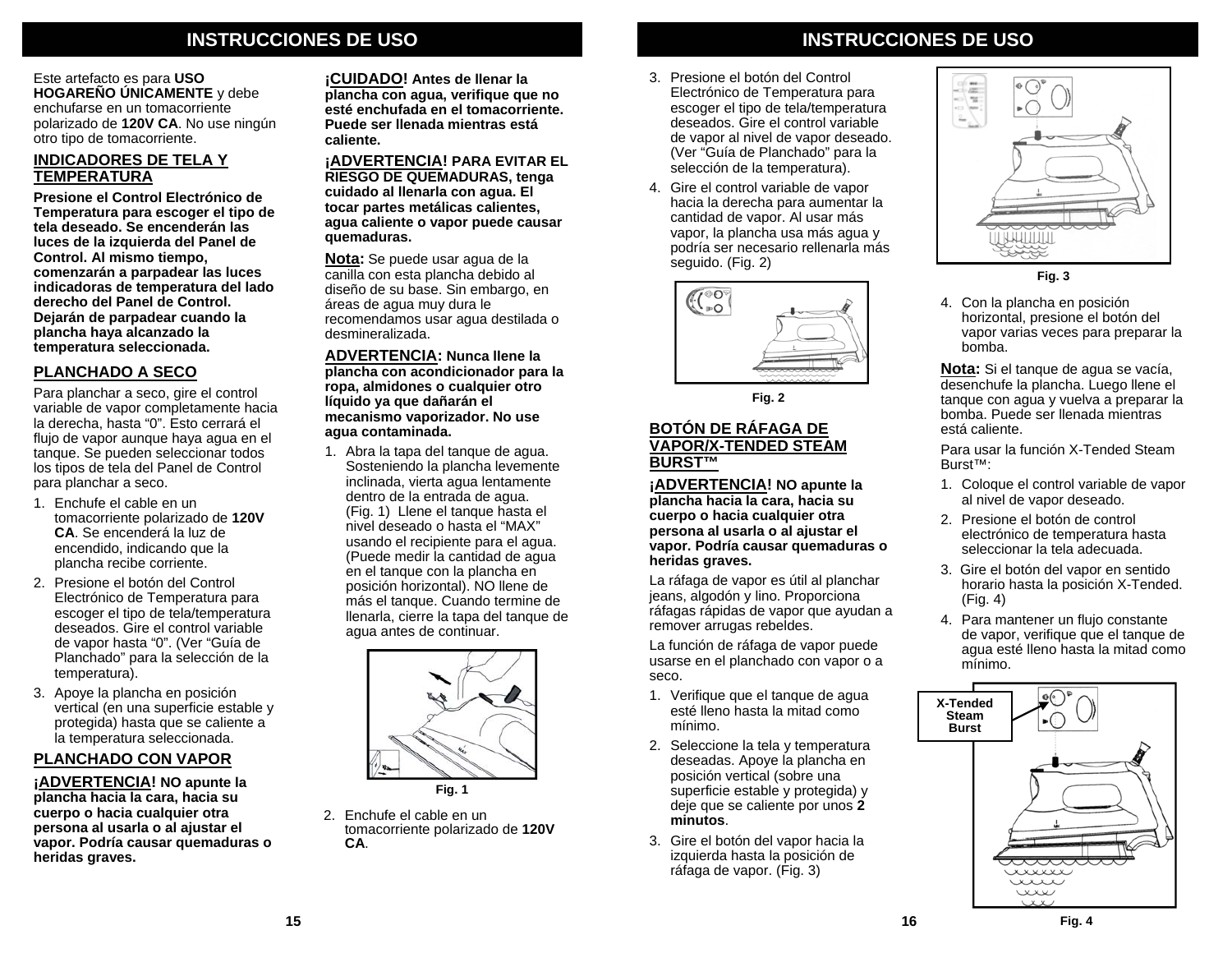## **INSTRUCCIONES DE USO**

### **PICO ROCIADOR**

El rociador es útil en telas con arrugas rebeldes. Presione el botón atomizador y obtendrá una ráfaga de agua sobre la tela que esté planchando. (Fig. 5) El rociador de agua puede usarse al planchar con vapor o a seco.

![](_page_9_Figure_3.jpeg)

**Fig. 5**

### **SELECCIÓN DE TEMPERATURAS**

Lea siempre las etiquetas de las prendas y siga las recomendaciones del fabricante. Refiérase al "Cuadro de Planchado" de la página 20 por las temperaturas recomendadas:

- Use temperaturas bajas para nylon y otras telas sintéticas.
- •• Use temperaturas medias para lana, seda y telas compuestas.
- ••• Use altas temperaturas para algodón y lino.
- 1. Apoye la plancha en posición vertical.
- 2. Enchufe el cable en un tomacorriente polarizado de **120V CA**.
- 3. Presione el botón de control electrónico de temperatura hasta seleccionar la tela/temperatura adecuada.
- 4. La luz del lado derecho del tablero de control dejará de parpadear cuando haya alcanzado la temperatura deseada. (Fig. 6)

![](_page_9_Figure_14.jpeg)

**Fig. 6**

#### **APAGADO ELECTRÓNICO***La PLANCHA ELECTRÓNICA*

 *INTELIGENTE* está equipada con apagado automático. El apagado electrónico apaga la plancha si permanece en cualquier posición (de costado, horizontal o vertical) si moverse durante **7-9 minutos**. Una luz roja comenzará a parpadear en el tablero de control cuando la plancha se apaga automáticamente. (Fig. 7) Para volver a encender la plancha, sacuda la plancha varias veces hacia los costados hasta que la luz de encendido se vuelva a iluminar y luego vuelva a ajustar la temperatura al nivel deseado. **Nota:** La plancha puede requerir tiempo de calentamiento adicional si el apagado automático se activó durante mucho tiempo.

![](_page_9_Figure_18.jpeg)

# **INSTRUCCIONES DE USO**

### **VACIADO DE LA PLANCHA**

- 1. Siempre vacíe la plancha después de usarla.
- 2. Al terminar de usarla, gire el control variable de vapor a "0" y presione el botón del control automático de temperatura hasta que se encienda la luz de encendido.
- 3. Desenchufe la plancha.
- 4. De vuelta la plancha sobre una pileta con la punta apuntando hacia abajo y deje que el agua salga por la apertura.
- 5. Coloque la plancha derecha y deje que se enfríe antes de guardarla.

**¡ADVERTENCIA! Tenga cuidado al vaciar la plancha. El tocar partes metálicas calientes, agua caliente o vapor puede causar quemaduras.**

### **AUTOLIMPIEZA**

Es importante limpiar automáticamente la plancha cada dos semanas para remover el sarro, calcio, etc. Cuanto más dura sea el agua, habrá que autolimpiar la plancha más seguido.

- 1. Coloque el control variable de vapor en cualquier posición.
- 2. Llene el tanque de agua hasta el nivel "MAX".
- 3. Apoye la plancha en posición vertical. Enchúfela en el tomacorriente.
- 4. Presione el control automático de temperatura hasta obtener la temperatura "MAX" en el panel de control y espere que la plancha se caliente y que la luz de temperatura deje de parpadear.
- 5. Gire el control variable de vapor completamente hacia la derecha hasta la posición de autolimpieza (Self-Cleaning) y sostenga la plancha horizontalmente sobre una pileta. (Fig. 8)
- 6. Saldrá agua hirviendo y vapor por los orificios de la base. Esto removerá las impurezas y el sarro.
- 7. Mueva la plancha hacia todos lados mientras se limpia.
- 8. Si queda algo de agua en el tanque cuando la plancha deje de despedir vapor, viértala en la pileta siguiendo las instrucciones de vaciado de la plancha.
- 9. Gire el control variable de vapor hasta "0" cuando el tanque de agua esté vacío.
- 10. Vuelva a colocar la plancha en posición vertical para que se enfríe antes de guardarla.

![](_page_9_Picture_39.jpeg)

![](_page_9_Figure_40.jpeg)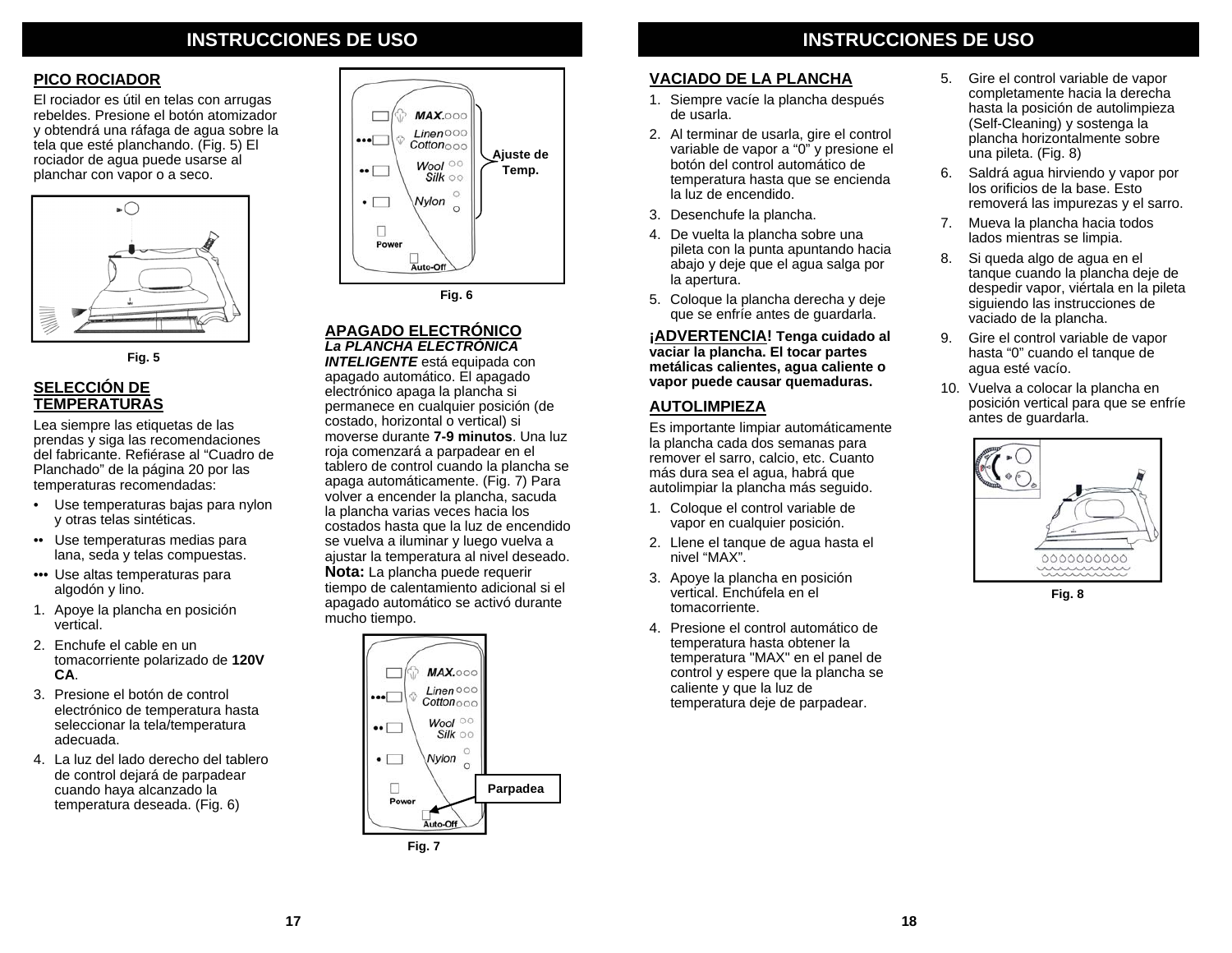### **INSTRUCCIONES DE USO**

### **ALMACENAMIENTO**

- 1. Gire siempre el control de vapor a "0" luego de vaciar el tanque de agua.
- 2. Deje que la plancha se enfríe.
- 3. Siempre guárdela en posición vertical para proteger la base.
- 4. De vez en cuando, limpie el exterior de la plancha con un trapo húmedo y séquela.
- 5. Si usa almidón en aerosol, limpie la base de vez en cuando con un trapo húmedo para evitar la acumulación de depósitos.
- 6. Si no ha usado la plancha por varias semanas, sosténgala horizontalmente y deje que despida vapor por **2 minutos** antes de planchar.

**Nota:** La función anti-goteo reduce el derrame de agua y las manchas. No evitará el derrame de agua y las manchas si presiona el botón de ráfaga de vapor demasiado seguido o si la temperatura es demasiado baja. La cantidad de gotas de agua decrecerá luego de que la plancha sea usada por 2 o 3 tanques llenos de vaporizar y planchar.

### **CONSEJOS PARA PLANCHAR**

**¡CUIDADO! Para evitar incendios, no deje la plancha desatendida mientras esté enchufada.**

- Agrupe las prendas a planchar de acuerdo al tipo de tela. Esto reducirá la necesidad de ajustar la temperatura para distintos tipos de prendas.
- Si no está seguro del contenido de fibras de la prenda, pruebe planchando un área pequeña como un dobladillo o costura interior antes de planchar un área visible. Comience con una temperatura baja y auméntela gradualmente hasta encontrar el mejor ajuste.
- Al reducir la temperatura para planchar telas delicadas, espere unos **2 minutos** para que la plancha se enfríe hasta la nueva temperatura.
- Las telas como velvetón, lana, lino y seda se planchan mejor con una funda de planchado para evitar dejar marcas brillantes.

# **GUÍA DE PLANCHADO**

**Nota:** Siempre siga las instrucciones de la etiqueta con respecto al planchado. Antes de planchar telas delicadas, le recomendamos probar la temperatura de la plancha en un dobladillo o una costura interna.

| <b>INDICACIONES</b><br>DE LA<br><b>ETIQUETA</b> |                                                                                                                               | ۰                                                              |                     |                        |                                                       |
|-------------------------------------------------|-------------------------------------------------------------------------------------------------------------------------------|----------------------------------------------------------------|---------------------|------------------------|-------------------------------------------------------|
| <b>TELA</b>                                     |                                                                                                                               | TELAS<br>SINTÉTICAS,<br>como acrílico,<br>nylon y<br>poliéster | <b>SEDA</b><br>LANA | ALGODÓN<br><b>LINO</b> | Tenga en cuenta que                                   |
| PANEL DE<br>CONTROL                             | MAX.<br>$\Box$<br>Linen <sup>o</sup><br>$\blacksquare$<br>Wool<br>Silk<br>$\blacksquare$<br>$\overline{\phantom{a}}$<br>Mylon | <b>MIN</b>                                                     |                     | <b>MAX</b>             |                                                       |
| CONTROL<br>DE VAPOR                             |                                                                                                                               | 0                                                              | VAPOR<br>MÍNIMO     | <b>VAPOR</b><br>MÁXIMO |                                                       |
| <b>RÁFAGA</b><br>DE VAPOR                       | 虛<br>G                                                                                                                        |                                                                |                     |                        |                                                       |
| <b>ROCIADOR</b>                                 |                                                                                                                               | ∭/                                                             | ∭/                  | $\mathbb{W}$           | en la etiqueta significa ", NO PLANCHAR ESTA PRENDAY. |